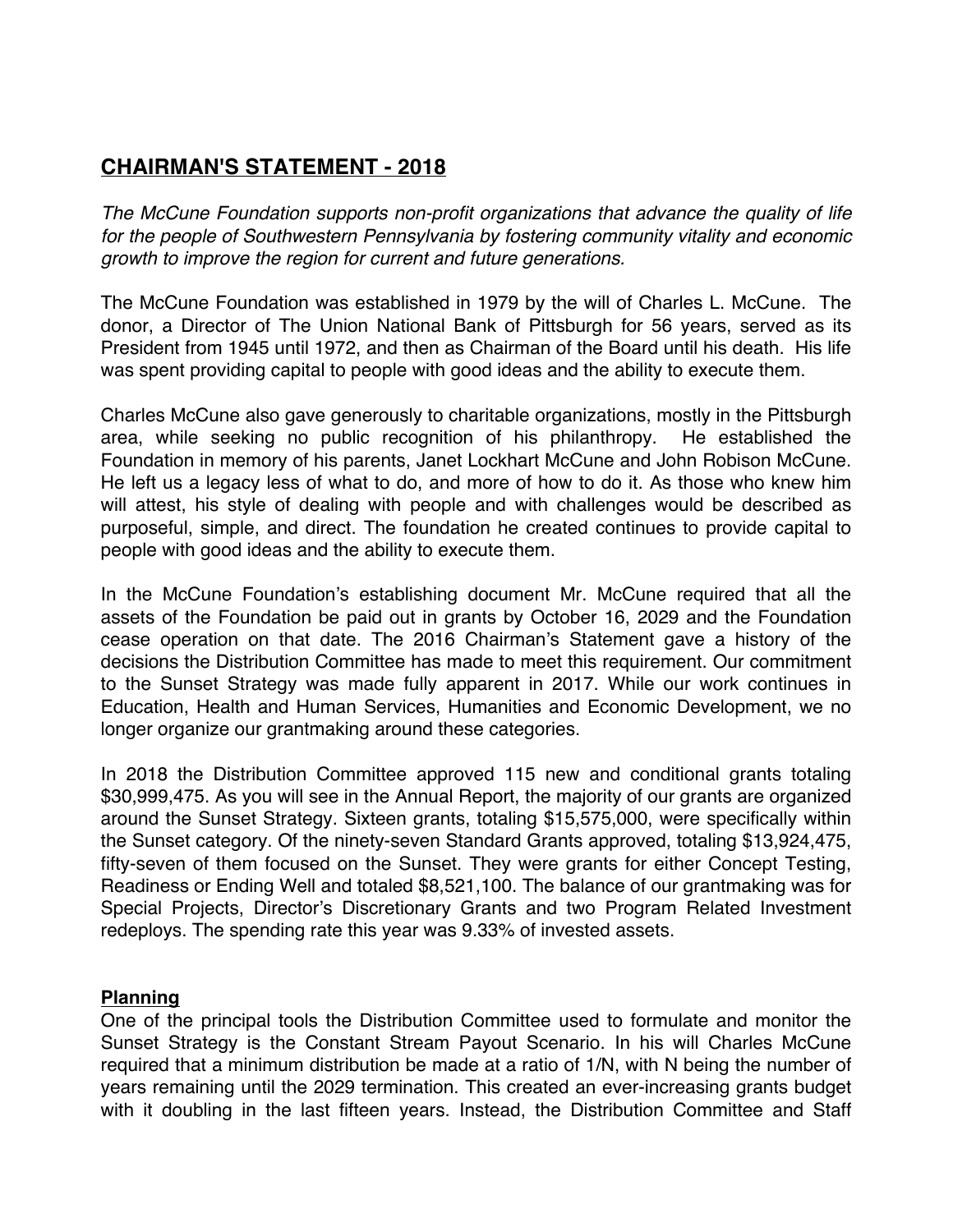created the Constant Stream Payout Scenario that, while exceeding the 1/N requirement, provides a steady distribution rate. This allows the Foundation's staffing and operational costs to be kept stable. The Scenario incorporated the grants budget, trustee and administrative fees and an asset return rate of 5%. The goal is to achieve a \$0 balance in October 2029.

Comparing the 2012 Constant Stream Payout Scenario with actual figures at the end of 2018 reveals the variation between our plans and actual events.

|                     | <b>Payout Scenario</b> | Actual        |
|---------------------|------------------------|---------------|
| 2012 Assets         | \$336,786,523          | Same          |
| 2018 Assets         | \$290,282,003          | \$332,165,512 |
| 2018 Grants Budget  | \$26,000,000           | \$30,999,475  |
| 2012-18 Grant Total | \$156,000,000          | \$168,528,807 |

So, after six years of accelerating distributions the asset value is only \$4 million less than it was in 2012, when we had planned it would be \$46 million less.

The obvious benefit of the unanticipated rise in the asset value is that it affords us significantly more funds to distribute. One of the drawbacks of the Constant Stream was that it reduced the total amount to be distributed because assets were being depleted earlier in the process. This has now been offset by the asset appreciation.

The 2016 Chairman's Statement gives a history of our Sunset Planning. It is a story of evolution as plans are implemented, tested and evaluated Each chapter is accompanied by more demands on our Staff. The asset appreciation is another chapter. It is clear that, in order to meet our final goal, we must identify more, or larger, grant opportunities. One step Staff took this year is to send Requests For Information to our partners in Higher Education and Human Services. These requests accelerated the process of what would normally be one-on-one discussions. They also allowed Staff to get an overview of what is happening, and what is succeeding, in these fields. As a result, Staff is working on projects to be completed in the next three years that would have taken four to six years just to identify.

It is important to state that, as we look for more, and larger, grant opportunities, we remain committed to the Sunset Strategy's Guiding Principles. We are committed to working with our top one hundred and thirty grant recipients. We are committed to leave it better than we found it, finish well the things we start, and will not start new things we cannot finish well. Finally, we are committed to strengthening the non-profit community so that it continues to serve the people of Southwestern Pennsylvania long after the Foundation is gone.

## **Farewell**

John Edwards stepped off the Distribution Committee this year to free up time for a leadership position with another organization. He joined the Committee in 2001 and was